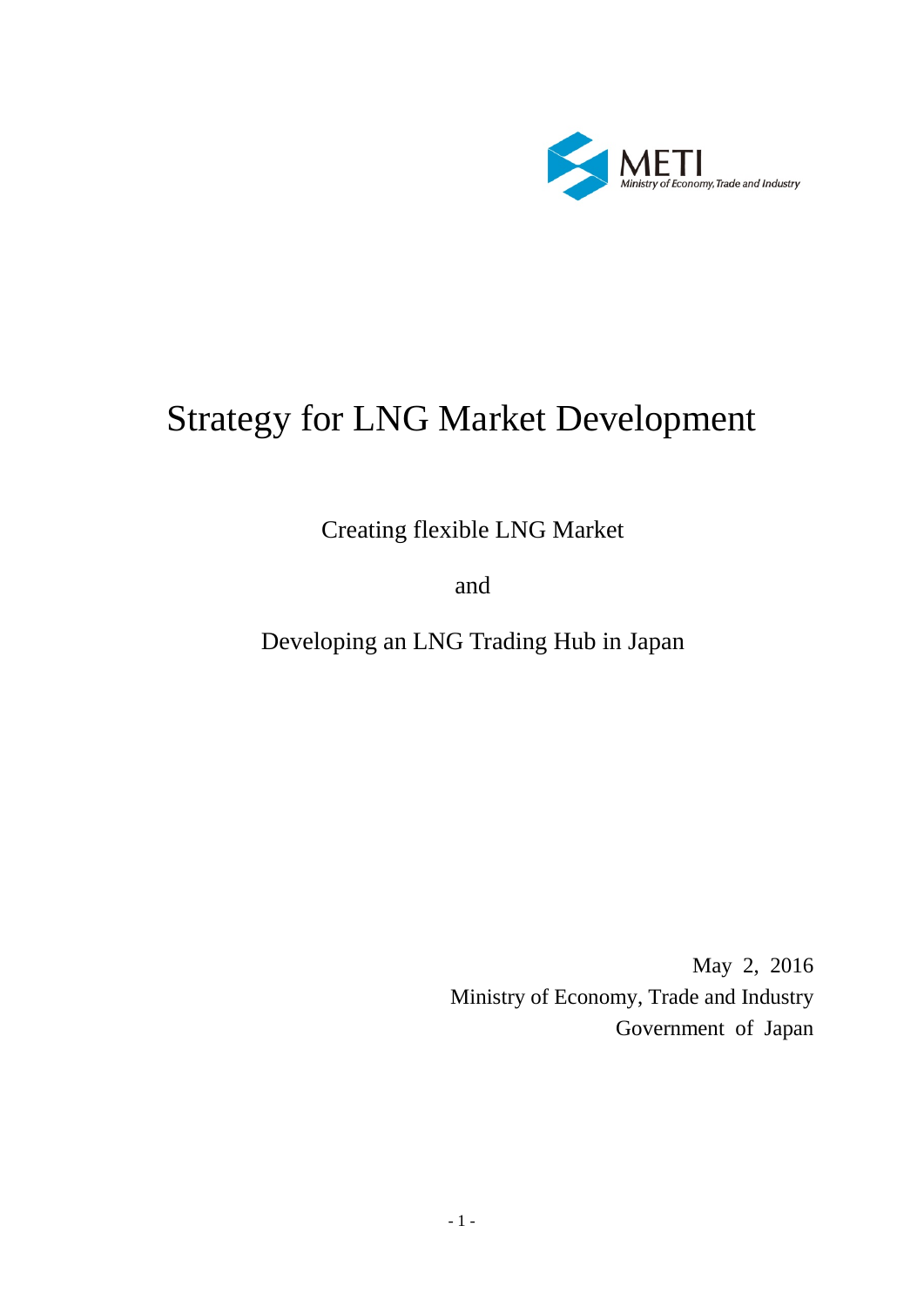#### **1. Introduction**

Liquefied natural gas (LNG) is a significant traded commodity with the second largest annual trade value of more than 150 billion dollars, following that of crude oil. Tokyo Gas Company and Tokyo Electric Power Company first started importing LNG from Alaska in 1969, and Japanese utility companies have led the development of an LNG market around the world. Japan is now the world's largest consumer of LNG, importing approximately 89 million tons (approximately one-third of the total demand of the whole world in 2014). In addition to Japan, LNG imports have expanded to Korea, China, and other countries.

Based on the Strategic Energy Plan (Cabinet Decision on April 11, 2014), which positions natural gas as a significant energy source whose role is expected to expand into the future, the Long-term Energy Supply and Demand Outlook ("Energy Mix") was compiled in July 2015. The outlook forecasts that the import volume of LNG will be maintained at the level of around 62 million tons in 2030. LNG is thus continuously positioned as a strategically important resource for Japan.

Following the shale revolution and the reform of the electricity and gas markets in Japan, the market environment surrounding LNG is now experiencing drastic changes, and the focus in securing a stable energy supply under normal condition needs to be shifted from securing long-term stability and sufficient quantity to securing flexibility and resiliency and better market utilization.

The Ministry of Economy, Trade and Industry ("METI") has held dialogues with major consumers and suppliers of LNG since last November, in collaboration with the Ministry of Land, Infrastructure, Transport and Tourism and relevant organizations (JOGMEC<sup>[1](#page-1-0)</sup>, JBIC<sup>[2](#page-1-1)</sup>, NEXI<sup>[3](#page-1-2)</sup>, Tokyo Commodity Exchange ("TOCOM"), etc.). In light of the information obtained through such dialogues and utilizing this time of drastic changes as a good opportunity for Japan, the world's largest consumer of LNG, to play an initiator role in creating a global LNG market, METI decided to compile this strategy. We hope that related parties both in the private and public sectors share the vision indicated in this strategy and accelerate respective efforts to take necessary actions.

# **2. Recent fundamental changes in the LNG market**

# **(1) The shale revolution and LNG exports from the U.S.**

The shale revolution in the U.S. beginning in the 2000s has changed U.S. energy supply

<span id="page-1-0"></span> <sup>1</sup> Japan Oil, Gas and Metals National Corporation

<span id="page-1-1"></span><sup>2</sup> Japan Bank for International Cooperation

<span id="page-1-2"></span><sup>3</sup> Nippon Export and Investment Insurance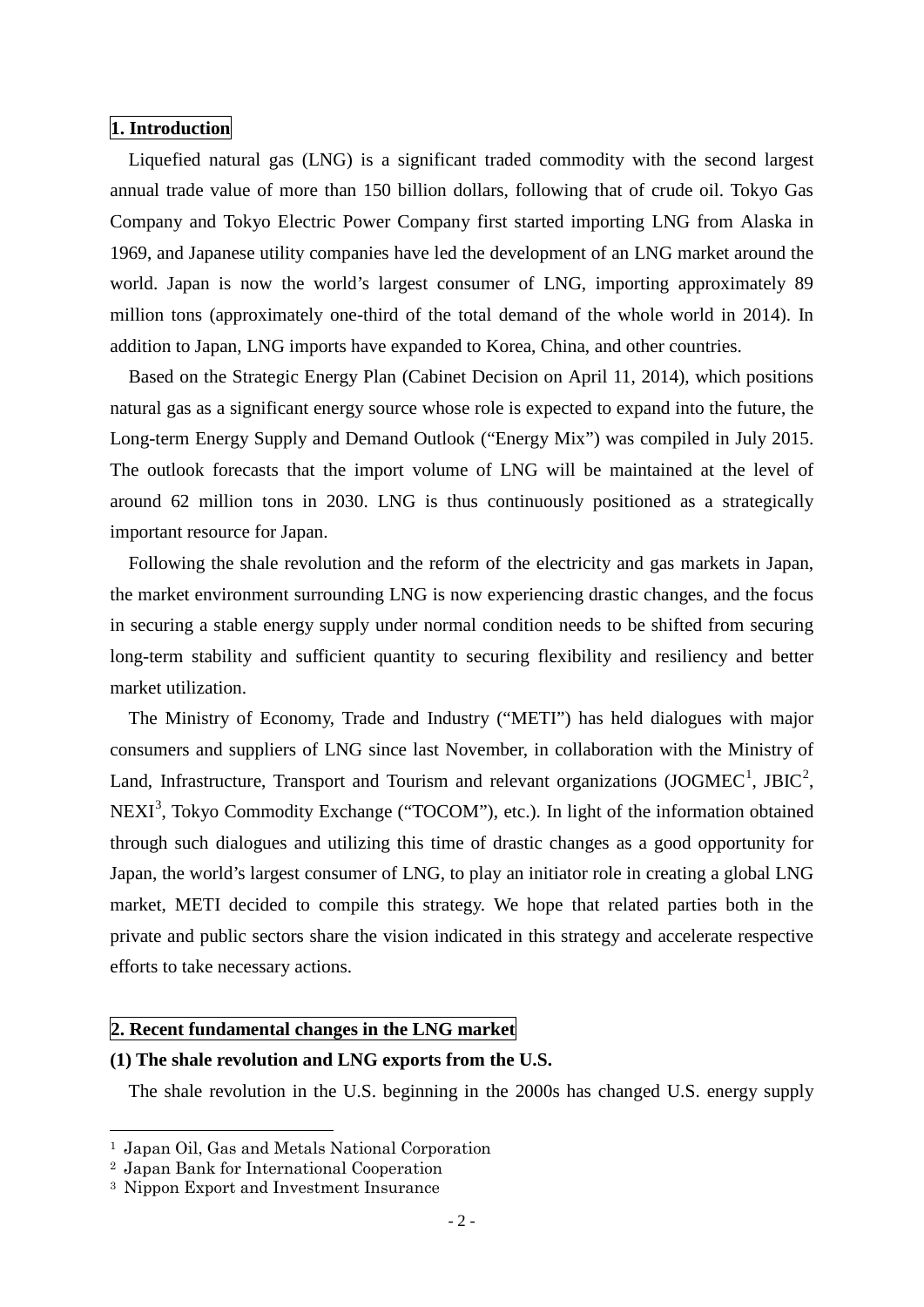dramatically and thus affected the global energy and supply environment. The continuous innovation in shale technology reduces the costs of drilling and production dramatically and it is expected that gas prices in the U.S. will continue to be lower than oil prices. The export of the first LNG from the U.S. mainland in February 2016 was a key indicator that the shale revolution will affect the gas market worldwide. It is better for Japan to benefit from the decoupling of oil prices and gas prices by optimizing LNG transactions.

#### **(2) Growth in global LNG demand**

Global LNG demand is expected to increase by around 45% from the current 250 million tons to reach close to 350 million tons by  $2020<sup>4</sup>$  $2020<sup>4</sup>$  $2020<sup>4</sup>$  It is expected that the LNG demand especially in China and India will continue to grow, and the traditional LNG exporting countries such as Malaysia and Indonesia will turn into LNG importing countries. This trend clearly shows that the Asian countries will be a driver for the rapid LNG growth worldwide.

In Europe, the role of LNG has been reassessed and the use of LNG is likely to increase from the supply security perspective. Additionally, it is also expected that the LNG demand will grow in other regions such as the Middle East and South America.

Furthermore, at COP21 (the 21st session of the Conference of the Parties to the United Nations Framework Convention on Climate Change) held at the end of last year, the Paris Agreement was signed to oblige all participating countries to submit their Nationally Determined Contributions ("NDCs") to reducing greenhouse gas emissions. As the need to address global warming attracts more people's attention, natural gas, which emits less  $CO<sub>2</sub>$ than coal or oil, is expected to play an increasingly significant role.

#### **(3) Systematic changes in global LNG supply**

The role of South East Asia and the Middle East is significant in terms of LNG supply. The role of those areas will continue to be significant, but the overall amount of LNG exports is expected to decrease compared to the current level. On the other hand, large scale LNG projects are scheduled to commence in the United States and Australia in several years and a large volume of LNG will be supplied to the market. More of the players in those countries are private rather than state-owned, so they will be more market-oriented, with more impacts on the LNG market globally, and the trend is likely to create more room for LNG importers to import LNG in a more flexible manner.

<span id="page-2-0"></span><sup>4</sup> Source: International Energy Agency (IEA)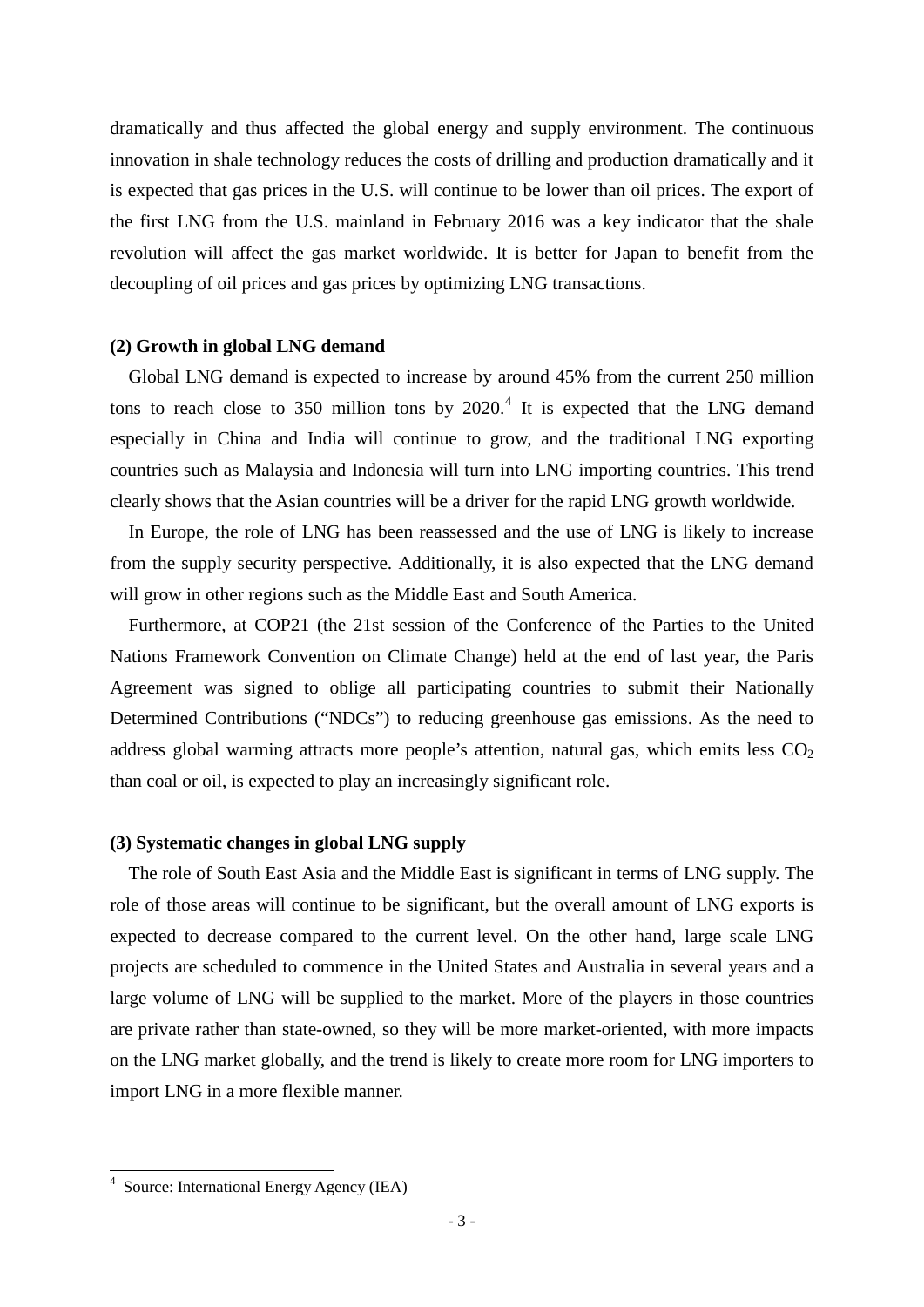# **(4) Enhancement of market-oriented behaviors of Japanese LNG buyers due to the liberalization of electricity and gas markets**

Full liberalization of the electricity market commenced in April 2016 and full liberalization of the gas market, scheduled for April 2017, will bring about drastic changes in the behavior of Japanese electricity and gas companies, which are the world largest LNG consumers. Specifically, due to the unclear energy demand forecasts, LNG purchasers will seek more flexible and diverse options (in terms of regions, procurement periods, price formulae, etc.). Additionally, expanding the introduction of renewable energy will further increase uncertainty in LNG demand for electricity. In liberalized electricity and gas markets, procurement costs for LNG directly affect the competitiveness of those companies. To adapt to such changes, Japanese companies will attempt to leverage a flexible market as means for optimizing and hedging quantities and prices of their LNG portfolio. In the near term, there may be more cases where some purchasers that have surpluses under long-term contracts become spot sellers both within Japan and overseas.

As a result, it has become highly likely that a new procurement model will become widely adopted, combining a new manner of procurement where diverse players make short-term or spot purchases of LNG in the market, even though the significance of the conventional procurement model in which purchasers conclude a long-term contract for each project cannot be denied for the time being. Changes in the procurement models used by Japanese companies may be a key driver to change in the worldwide LNG market.

#### **(5) Worldwide trend in integration of natural gas markets**

Natural gas markets are divided into the European market and North American market, both of which are based upon domestic production and imports by inter-connected pipelines, and the Asian market in which LNG was the key source. A significant difference in gas prices in three markets was not observed before the early half of the 2000s, but U.S. gas prices have fallen significantly with the shale revolution and European gas prices deviated from oil prices due to both the evolution of gas price indices accompanying the liberalization of the gas market and demand crash after the Lehman shock.

On the other hand, Asia experienced constant demand growth keeping the prices high - a phenomenon known as the Asian Premium - while the gap between European and U.S. prices expanded. Looking at the future, it is expected that a large amount of LNG will be exported from the U.S. without destination restrictions, that LNG imports by Europe, South America, and the Middle East will increase, and that market-oriented players will play more significant roles in the market. Those trends mean that the LNG distribution routes, which used to be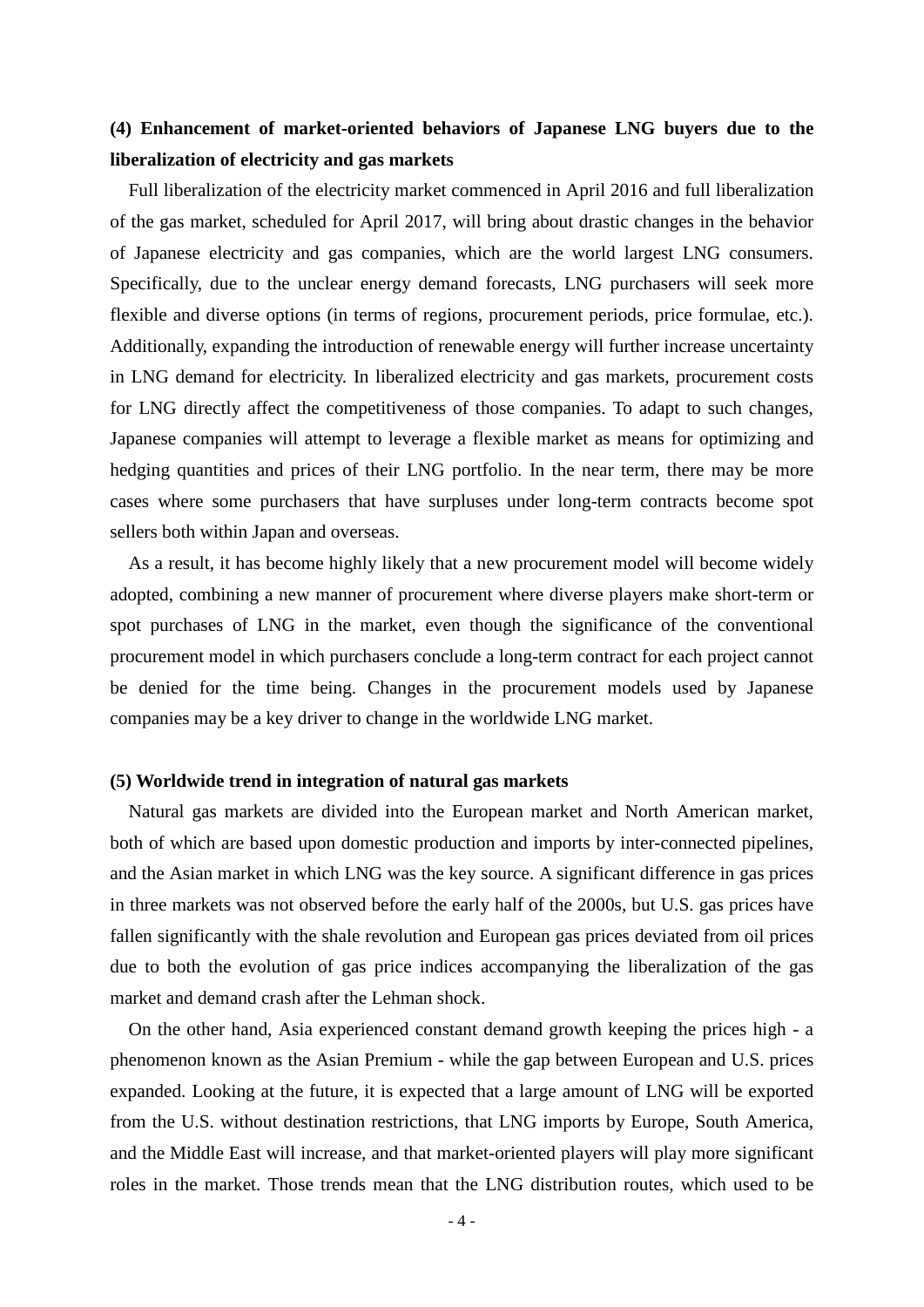one-way, leading mainly to countries in Northeast Asia, will become dynamic and multi-directional. Such trends will also facilitate the integration of the U.S., European, and Asian markets to create a global LNG market, resulting in price arbitrage and conversion.

#### **(6) Accelerated overseas initiatives to create LNG trading markets**

With the recognition that the importance of both gas supply security and natural gas in the energy supply portfolio have been increasing, G7 members and other market participants have discussed the importance of international cooperation to establish liquid and functioning natural gas and LNG markets. The European Union published the EU strategy for liquefied natural gas and gas storage in February 2016, proposing international cooperation and member countries' efforts toward further utilization of LNG and establishment of an integrated LNG market.

Additionally, structural changes in the supply and demand of LNG have accelerated various countries' initiatives to create LNG trading hubs. Historically, hubs serving as trading nodes in the United States (Henry Hub, etc.) and Europe (NBP, etc.) were only for aeriform natural gas delivered via pipelines, and there were no hubs for LNG. However, initiatives to develop LNG trading hubs have been launched in various countries. In Singapore, for example, the national government has been leading the initiative to develop an LNG trading hub. A natural gas exchange has also been established in Shanghai. In this manner, initiatives to develop LNG trading hubs have been launched in various countries.

Also in Japan, TOCOM opened an OTC trading system for LNG in 2014. Taking advantage of its position as the world's largest LNG consumer and strategic location in terms of trade routes, it is increasingly hoped that Japan will develop an LNG trading hub as a center of LNG transactions and the place where LNG price signals are formulated and published.

# **3. Goals: Flexible and liquid LNG market and Japan serving as an LNG Trading Hub (1) Significance of a flexible and liquid LNG market**

In light of domestic and international environmental changes surrounding LNG, Japan should play a leading role in developing a flexible and liquid LNG market. Achieving the development of such a market is significant, for the reasons indicated below.

#### **i. Significance for purchasers**

The high level of flexibility created by the expansion of spot transactions and price determination which properly reflects the actual supply and demand of LNG itself will enable purchasers to trade LNG at reasonable prices at any time, which will also lead to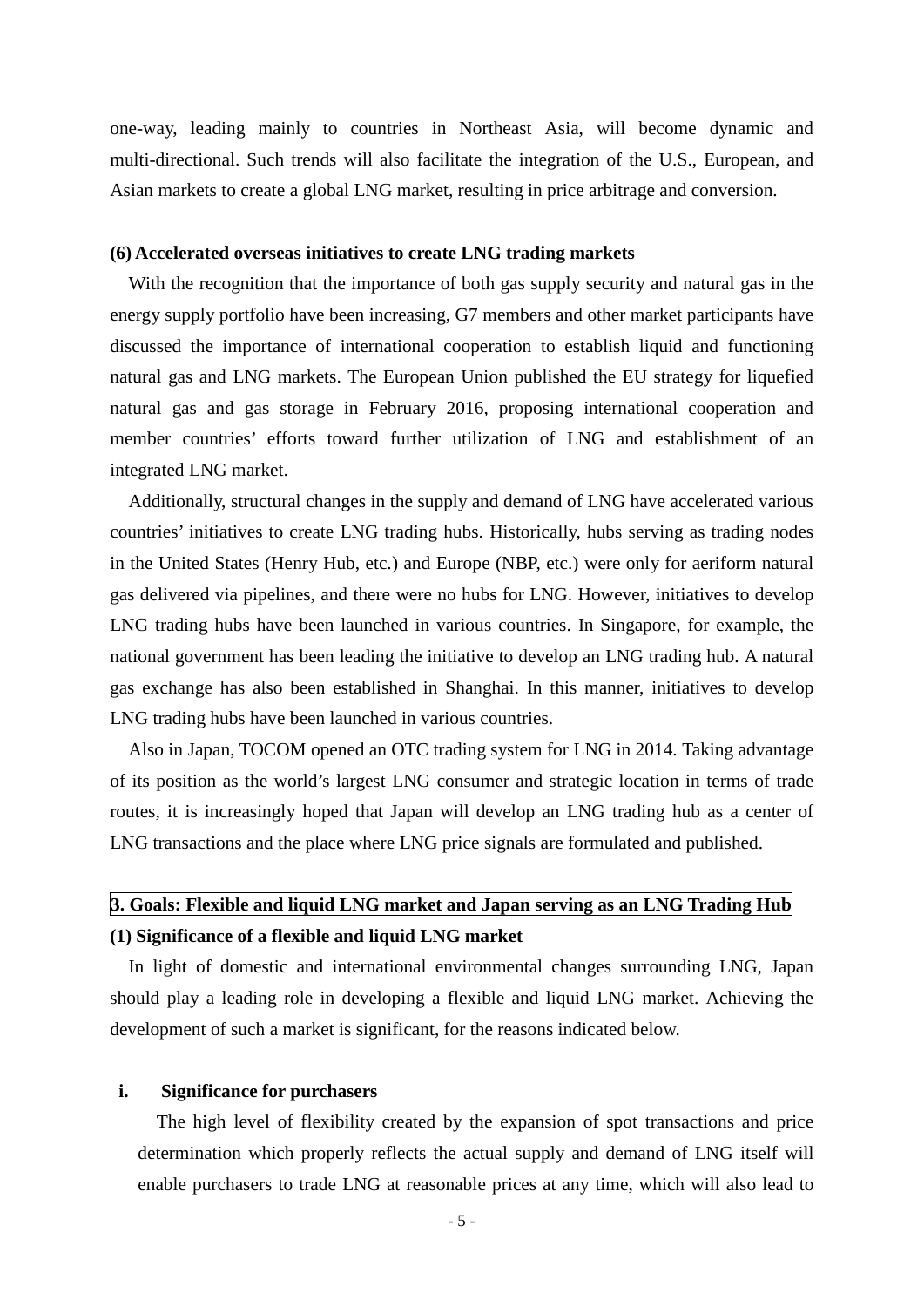the stabilization of supply and demand. Additionally, the diversification of suppliers and supply sources will contribute to improving supply security.

#### **ii. Significance for sellers**

As behavior of purchasers change and short-term contracts and spot trading increase, sellers may also continually earn reasonable profits. When the LNG market further develops and the so-called "volume risk" diminishes, investments in the upstream sector will be made on a continuous basis, which will eventually ensure sustainable LNG sales. In addition, if third party access becomes available, sellers can expand their LNG sales by leveraging market mechanisms.

Furthermore, the transparency and reasonableness in price determination will enhance the appeal of LNG as an energy source and will promote the shift to LNG and the creation of new LNG demand.

#### **iii. Societal significance**

A flexible LNG market will also benefit the general public, the final consumers of natural gas. Expanding arbitrage trades of LNG is expected to reduce the Asian Premium, which becomes conspicuous when the crude oil price is noticeably higher than the gas price, and this will contribute to a reduction of energy prices and trade balance improvements. It will also be effective in enhancing the capacity to cope with emergencies in the event of a disruption of supply from specific regions or difficulty in securing a different power source.

A stable supply of LNG not only supports sustainability and stable livelihoods and economic activities but may also help solve the issue of climate change. Furthermore, futures trading and other financial businesses may develop in addition to LNG trade. A flexible LNG market will also enable the global expansion of Japan's LNG-related technologies and know-how and will thus contribute to expanding market frontiers for Japanese and international companies.

#### **(2) Japan serving as an LNG trading hub**

Japan should endeavor to develop a flexible and liquid LNG market, and at the same time, make the most of its position as the world's largest LNG consumer to develop an internationally accepted LNG trading hub from the aspects of both attracting LNG trade from around the world and determining and transmitting price signals. Such efforts will ease supply-demand adjustments and price arbitration, and will further stabilize procurement and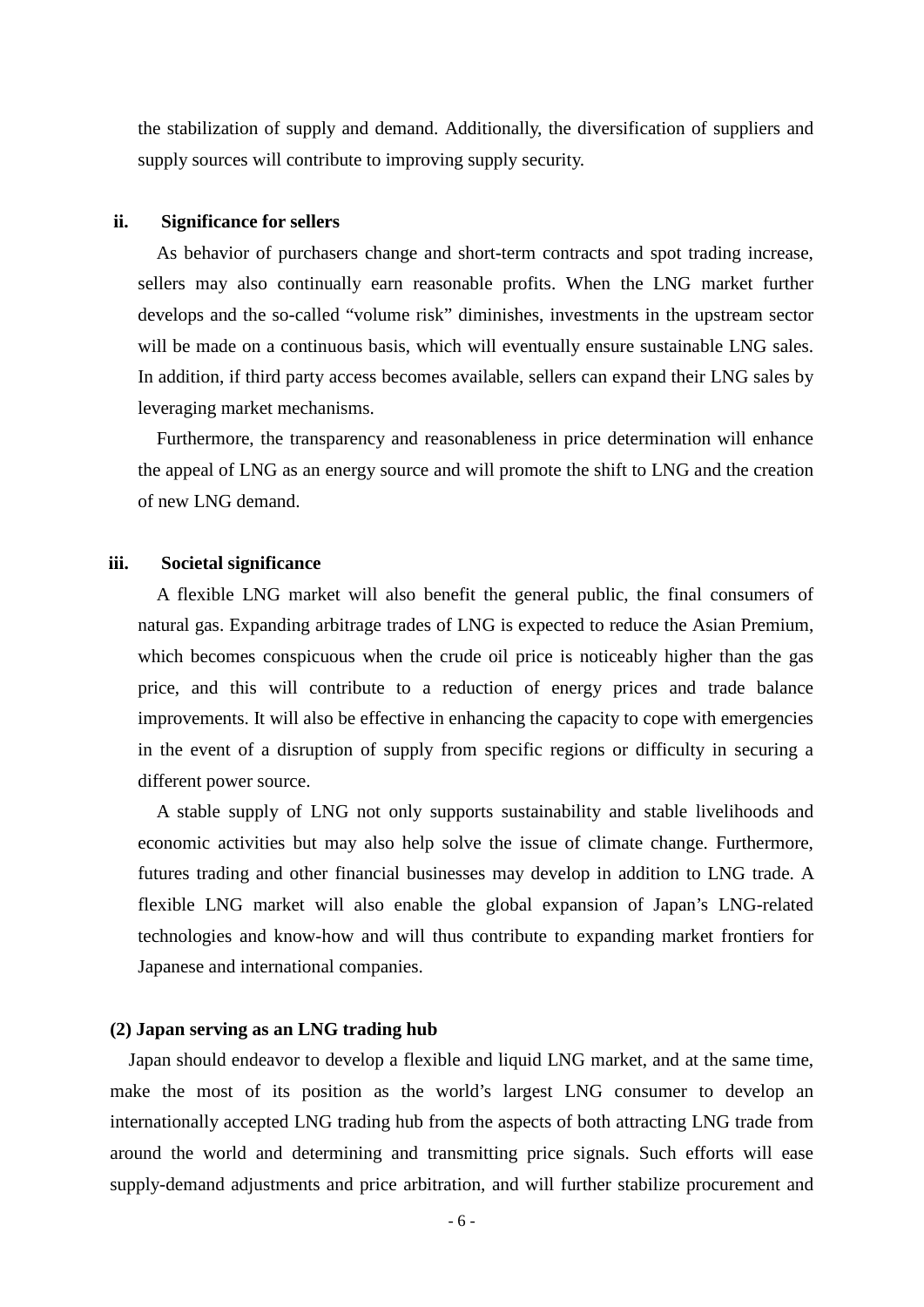strengthen the power to negotiate prices for the nation as a whole. For the time being, Japan will continue to be the world's largest LNG consumer, and domestic and global LNG markets are expected to develop dynamically. Japan should accelerate all efforts in order to achieve the goal of obtaining the status as an internationally recognized hub by the early 2020s.

It goes without saying that LNG trading hubs may not be limited to Japan. We welcome any other initiatives to create LNG hubs in Asia. Multiple LNG hubs which are well linked with each other can have a positive effect on realizing our goals by creating healthy competition and thus establishing more sophisticated Asian LNG price indices.

### **4. Three fundamental elements**

Based on past experience in other countries and in other energy fields, in order to enhance the flexibility of LNG and develop an LNG trading hub as planned, the following three goals need to be achieved.

# **(1) Enhancement of tradability**

LNG is produced by removing impurities from natural gas and being cooled and liquefied at minus 162 degrees centigrade, and its storage and transportation requires special equipment. LNG tankers are used for transportation, and trade is basically per unit of cargo, unlike aeriform natural gas, which means that the scale of trade is larger than in the case of other energy products. The existence of a destination clause is also one of the factors restricting free reselling and optimization of LNG portfolios. These physical and commercial conditions concerning LNG have worked as high entry barriers and have made LNG trade difficult.

In order to develop a flexible and liquid LNG market, these restrictions need to be eliminated to the greatest extent possible to increase the number of market players as well as trade volumes and frequencies to a level exceeding a certain critical mass.

#### **(2) Creation of a proper price discovery mechanism**

In conventional LNG trade, in fixed-term contracts in particular, pricing linked to crude oil prices was frequently adopted. This is because LNG was recognized as a substitute for crude oil, while crude oil and gas share part of their production technologies as gas is produced in association with the production of crude oil. However, oil-fired power generation has decreased and natural gas cogeneration systems have spread, which has differentiated the uses of gas (mainly used for power generation or as heat source) and oil (mainly used for transportation). Under such circumstances, linking the pricing of LNG to crude oil prices is no longer necessarily justifiable.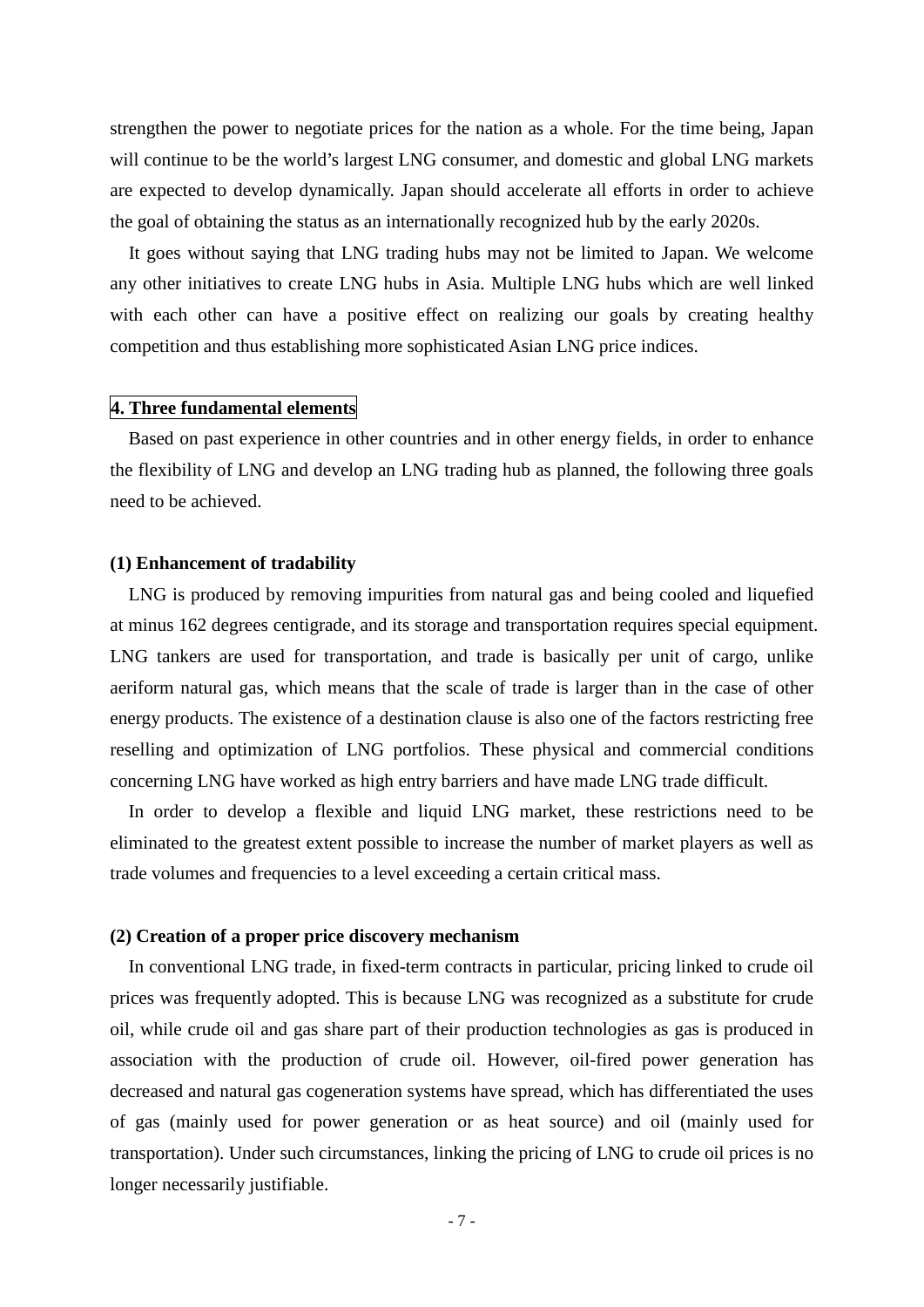The establishment of price indices which accurately reflect the supply and demand of LNG itself will not only facilitate spot trading but also contribute to stabilizing import prices through immediately helping to diversify price formulae, which used to be mainly linked to crude oil prices. If financial service providers and other risk takers also participate in the market in addition to LNG consumers, it will facilitate the development of the futures market and will also increase the depth of the LNG market.

In order to establish price indices which reflect the supply and demand of LNG itself, it is necessary to increase spot trading to enhance the reliability of spot price indices, and make a shift, also in fixed-term contracts, to a new system linked to gas price indices from the current pricing system linked to crude oil prices. If the new system is adopted as a formula for the pricing of fixed-term contracts, the need for price hedging utilizing futures trading will further increase and this will facilitate the establishment of relevant price indices through the transmission of futures prices, etc.

#### **(3) Open and sufficient infrastructure**

The International Energy Agency (IEA) points out that ensuring fair access to infrastructure for all people, notably third party access, is extremely important in developing a trading hub. However, Japan has failed to ensure sufficient interconnectivity to pipelines and is evaluated as being inferior in terms of third party access to LNG tanks and regasification facilities.<sup>[5](#page-7-0)</sup> Western countries have developed trading hubs serving as nodes of physical pipeline networks, represented by the Henry Hub, and virtual hubs (such as the NBP in Great Britain and the TTF in the Netherland) covering the whole network within a certain area as a virtual trading market. Ensuring the open access to infrastructure necessary for the delivery and storage of LNG will also contribute to increasing flexibility in trade and development of LNG trading hubs.

Third party access to infrastructure allows for freer and more transparent trading, and is also important for increasing natural gas demand. Furthermore, maintaining a certain quantity of infrastructure accessible to the third party will create an extra margin in emergency response circumstances, thereby achieving better security.

<span id="page-7-0"></span><sup>5</sup> "…[F]or LNG terminals, the requirement for a TPA is deemed only as desirable, limiting the obligation for companies to engage in a negotiated TPA. Some companies have developed guidelines, but in general it has proven difficult to establish a TPA at LNG import terminals, as these are developed to fit an importer's specific supply portfolio and subsequently the sales portfolio requirements in the hinterland. The lack of interconnections between regions then further limits the ability to increase competition through a TPA.", Developing a Natural Gas Trading Hub in Asia, IEA, 2013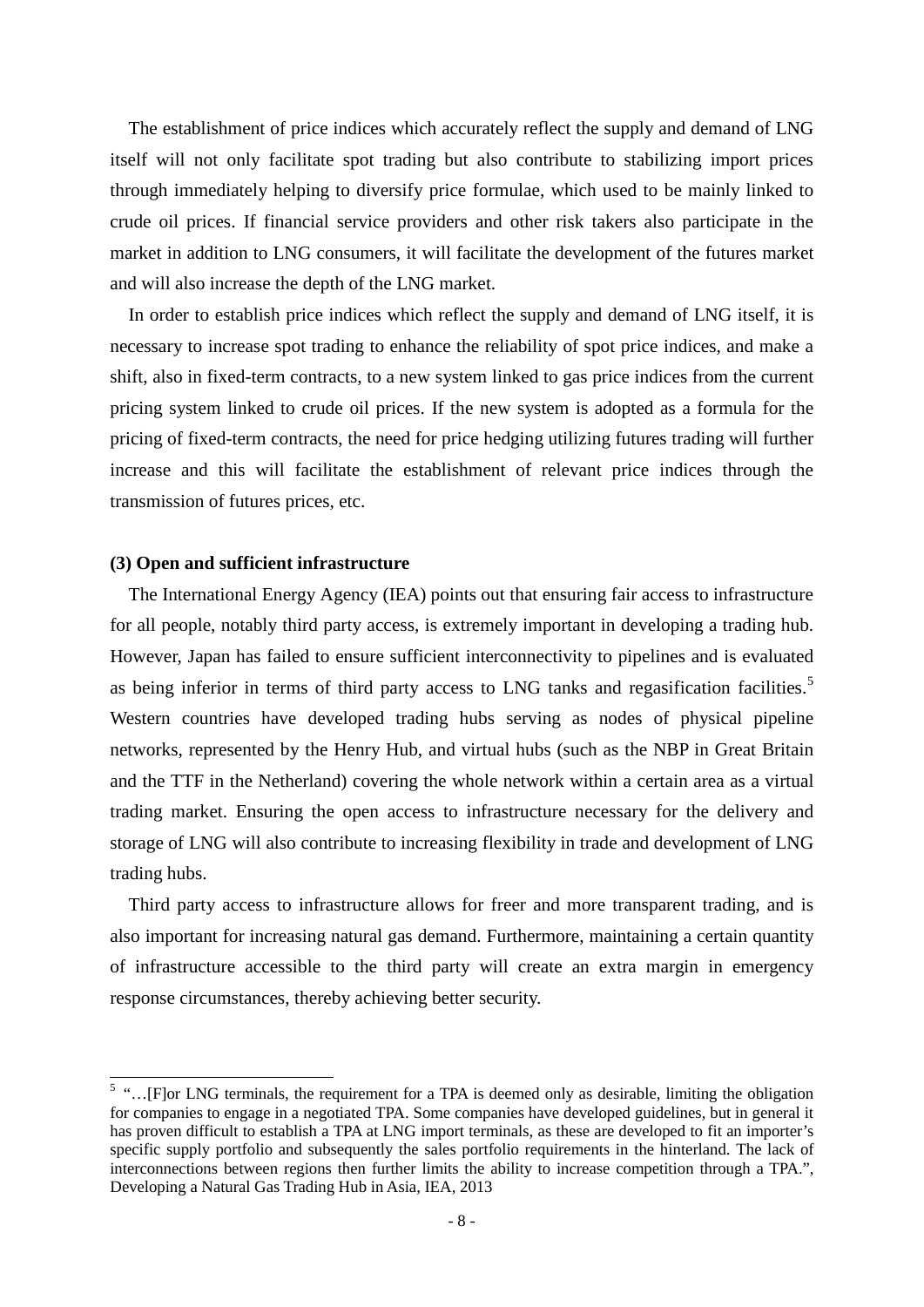# **5. Three basic principles**

It is not an easy task to actually enhance the flexibility of the LNG market and develop a trading hub. Based on successful examples in other countries, it is recommended that Japan accelerate efforts in close collaboration between the private sector and the public sector based on the following three basic principles.

# **(1) Private first**

Purchasers, sellers and other market participants should share the commitment and initiatives to creating a flexible and liquid LNG market, and the government should focus on market surveillance and improving the market environment. Looking at how gas markets work in the United States and Europe and how the global crude oil markets have developed so far, market liberalization and drastic changes in supply and demand have changed the mindset of businesses, and market development has been driven by the widespread awareness that cultivating and utilizing markets also benefit individual market players. The Asian market players are on the edge of this fundamental change. It should be noted that unnecessary government intervention may be a hindrance to healthy market development.

#### **(2) Globalism**

Japan is the world's top importer of LNG. However, considering the following facts;

- A) LNG is globally traded,
- B) Production areas of LNG are located all around the world, unlike crude oil,
- C) Suppliers have become diversified, including not only International Oil Companies (IOCs) and National Oil Companies (NOCs) but also many independent newcomers such as those emerging in the United States,
- D) New purchasers are increasing in emerging countries;

Japan needs to have a globalized perspective, instead of only prioritizing domestic circumstances, in developing the LNG market. For this purpose, it is important to make efforts to transmit information globally and maintain dialogue with overseas market players.

#### **(3) Action-oriented**

The age of the current LNG market is just dawning, and it has been pointed out that there are many "Catch 22" problems. For example, some say that the flexibility of LNG cannot increase without trading hubs, but trading hubs cannot be developed unless the flexibility of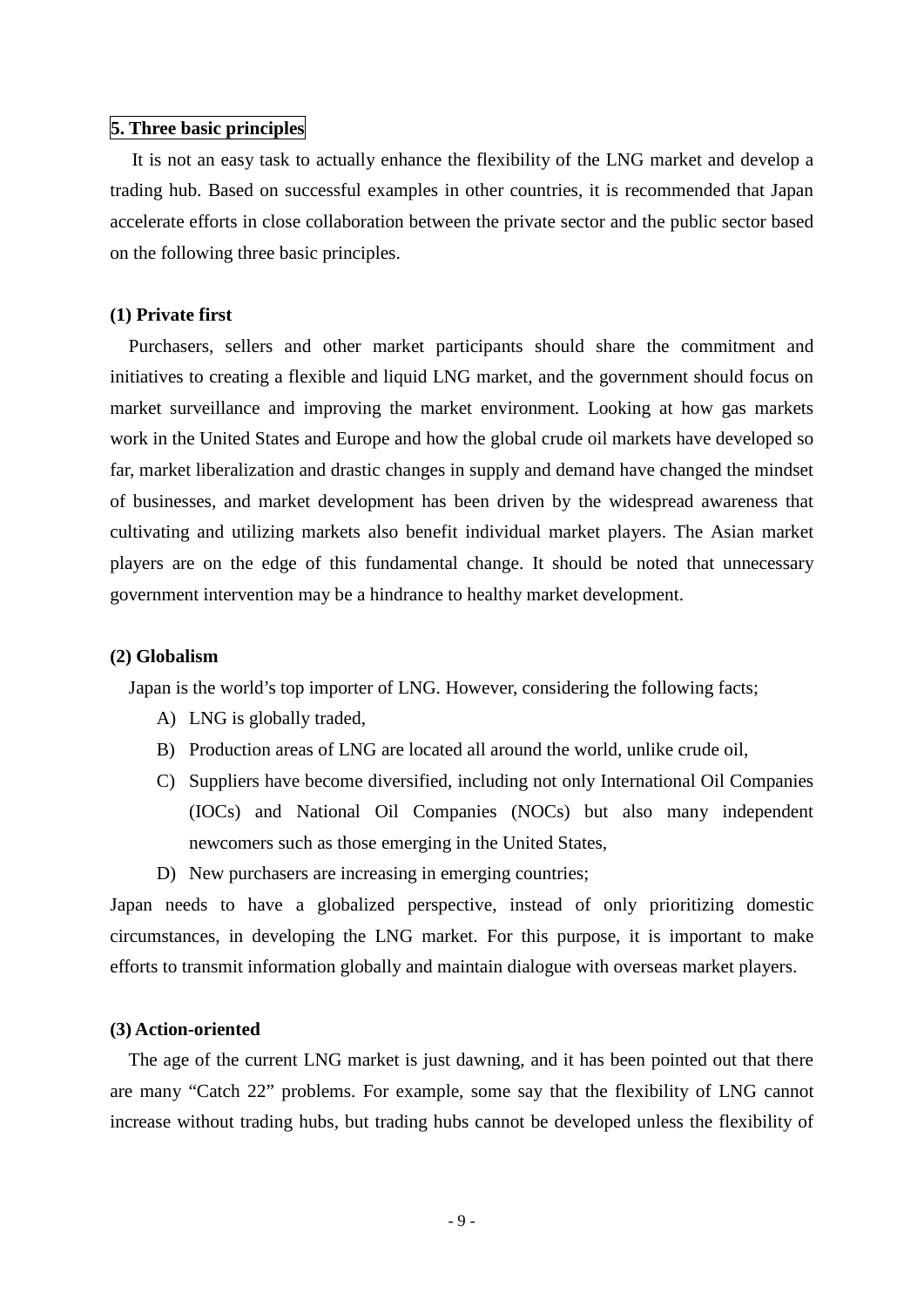LNG increases,<sup>[6](#page-9-0)</sup> while others say that the establishment of transparent price indices will expand spot trading and increase market flexibility, but price indices will not be reliable enough unless spot trading expands. Such dilemmas make related parties hesitant to take concrete actions to solve problems and restrict LNG market development. The situation will not change unless concrete actions are taken instead of remaining on the sidelines. Related parties should take advantage of changes in the market environment in the coming several years and take a step forward.

# **6. Actions**

### **(1) Enhancement of tradability of LNG**

### **i. Strengthening efforts towards eliminating destination clauses**

Conventional LNG contracts usually contain a destination clause that somewhat restricts destinations of the relevant LNG cargoes and this practice has hindered free LNG trade. This has long been criticized as problematic, as in Europe, for example, where European Commission confirmed that territorial restrictions infringe EC Treaty under certain circumstances. METI has also pointed out the constraints imposed by destination clauses in LNG contracts at LNG Producer-Consumer Conference meetings and on other occasions, and the recognition has been shared at G7 Energy Ministers meetings and G7 Summit meetings.

As easing or elimination of destination clauses is indispensable for achieving a flexible and liquid LNG market, METI will continuously make efforts at G7 meetings and LNG Producer-Consumer Conference meetings and will strengthen collaboration with major LNG consumers such as the EU, South Korea, India and China (together with Japan, accounting for approximately 80% of global demand).

# **ii. Discussion of finance to enhance LNG projects in light of policy needs**

In order to ensure mid- and long-term supply security, stable investments in the upstream sector and construction of liquefaction facilities are required. On the other hand, in the coming years, LNG will flood the market and purchasers are expected to decrease the portion of long-term contracts in their portfolio. Until now, most of the LNG sales have been determined under long-term contracts concluded with purchasers and this practice was considered to be necessary in order to secure loans for the

<span id="page-9-0"></span><sup>&</sup>lt;sup>6</sup> "A more destination-flexible LNG supply is needed to drive the momentum towards a gas trading hub in Asia, but without initial steps towards such a hub, flexible LNG would not have a haven in Asia at which to arrive." Developing a Natural Gas Trading Hub in Asia, IEA, 2013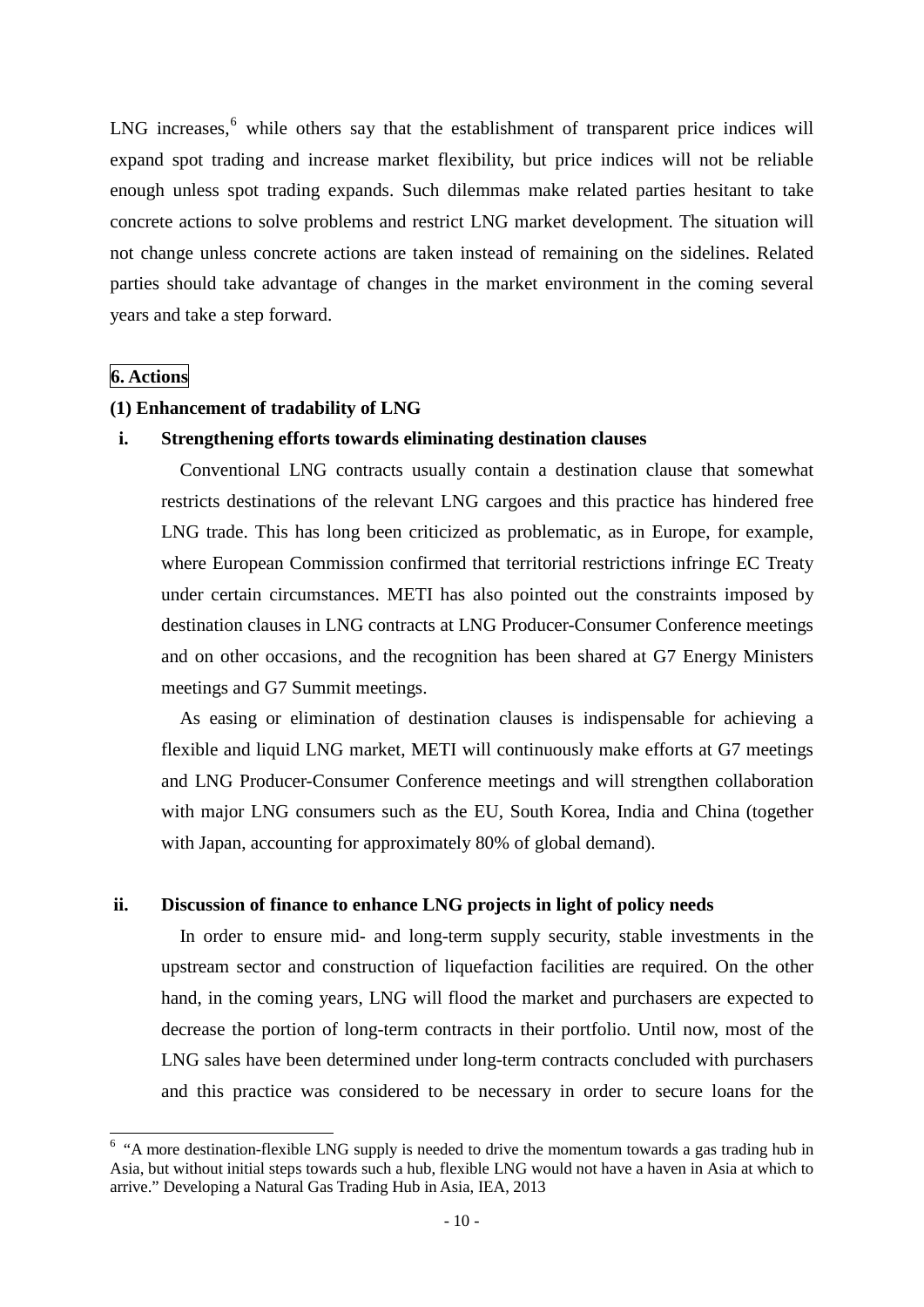construction of LNG facilities that require massive initial investment. However, it would be advisable for financial institutions to positively review their financing policy in response to current and future circumstantial changes surrounding LNG.

LNG purchasers have come to adopt flexible supply-demand adjustments such as selling LNG overseas instead of only receiving delivery of LNG in Japan. While the importance of securing flexibility and resiliency and better market utilization is increasing in addition to a stable energy supply, such initiatives employed by LNG purchasers may also contribute to ensuring LNG supply security. Evaluation of national interest, which serve as the premise for the JBIC and NEXI to offer financing support (so-called "Japan interest") should also reflect such changes in policy needs. For instance, Japanese companies which complete offtake agreements for emergency situations or which have control rights for LNG can be assessed positively in addition to offtake amount to Japan.

In addition, considering that the establishment of price indices reflecting the supply and demand of LNG is an important prerequisite to a sound LNG market, it is also important to actively support projects which will lead to completing contracts, which would prove helpful in establishing such price indices.

In consideration of these points, METI will make further efforts to build and develop a liquid and effective LNG market and strengthen supply security in closer collaboration with government-affiliated policy and financial institutions.

#### **iii. Increasing new demand for gas and LNG domestically and internationally**

It is necessary to increase the depth of the market in order to vitalize LNG trading, and further efforts should be made to discover potential demand sources for gas and LNG both inside and outside of Japan to encourage the entry of newcomers. It is expected that private companies will be actively engaged in pioneering new markets.

Additionally, METI will endeavor to promote the introduction of co-generation systems, fuel cells, LNG-fueled trucks, LNG bunkering etc., in collaboration with The Ministry of Land, Infrastructure, Transport and Tourism and other related parties.

Additionally, demand for clean natural gas is expected to increase in emerging countries (notably in Asia) and many Asian countries have come to import LNG. Japan will support the introduction of LNG import facilities as an important target for its "Enevolution<sup>[7](#page-10-0)</sup>" initiative and accelerate energy policy dialogues with emerging

<span id="page-10-0"></span> <sup>7</sup> Initiative METI started in May 2015 to offer comprehensive solutions to emerging countries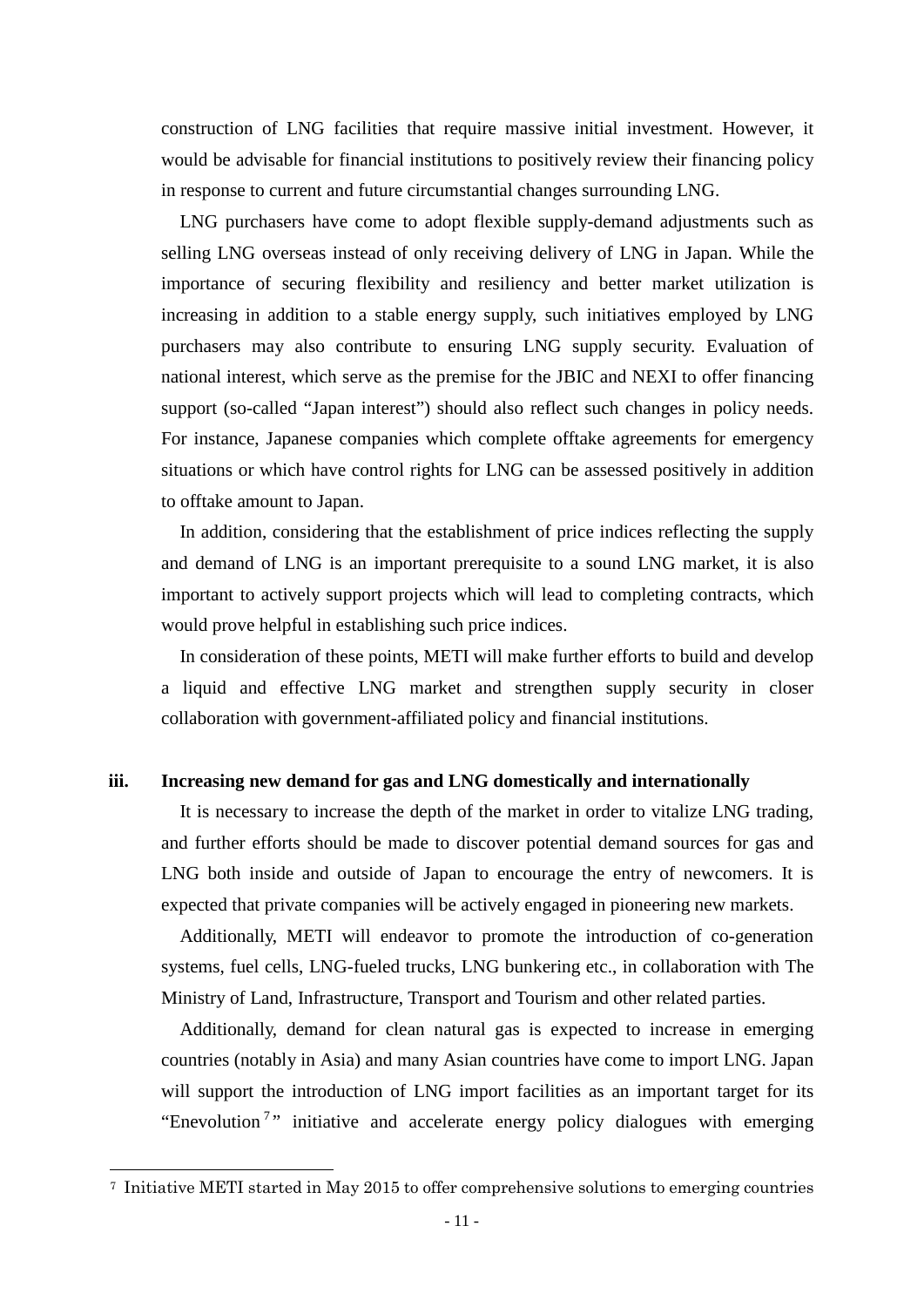countries (e.g. Thailand, Indonesia, India, Myanmar) to offer them support for the development of systems which will facilitate LNG utilization. Japan will make the most of its past energy policy experience and accumulated technologies, and at the same time will support private sector by providing advice for constructing LNG receiving terminals, natural gas-fired power plant projects and human resource development.

#### **iv. Facilitating operation of LNG tankers**

For the transportation of LNG, conventionally, LNG tanker(s) were constructed in line with the specifications of a specific project and the LNG was transported using those specific tanker(s) to a specific LNG receiving terminal. However, spot trading and recent and future increases in new players require more efficient operation of LNG tankers. For example, before entering a specific port, an LNG tanker needs to undergo an examination to ensure safety, but prompter responses by the receiving ports are necessary in order to create a smoother LNG trade process. The Ministry of Land, Infrastructure, Transport and Tourism has already commenced efforts to speed up procedures to check consistency with specifications in collaboration with businesses. Such efforts will be further strengthened by relevant ministries and agencies in an integrated manner while sufficiently taking businesses interests into account.

# **(2) Establishment of price indices reflecting supply and demand of LNG in Japan based on sound competition**

# **i. Current situation**

In recent years, price reporting agencies ("PRA"), such as Platts, Argus, and RIM Intelligence are publishing assessment information on LNG spot prices and some of these companies seem to have been diverting more resources towards swap trading, etc. The EMC, a subsidiary of the Stock Exchange of Singapore, has recently started LNG price assessment ("SLInG"). Also in Japan, based on discussions at the LNG Futures Market Council, the Japan OTC Exchange, which is a TOCOM group company, started a price discovery initiative through forward transactions of LNG, and system improvements have been made, including the commencement of settlement by the US CME Group. Furthermore, the utilization of the Japan LNG Cocktail (JLC) as an index in fixed-term contracts is increasingly attracting attention. However, at present, as LNG spot trading has yet to gain sufficient momentum, there are still no price indices that are widely accepted by market players.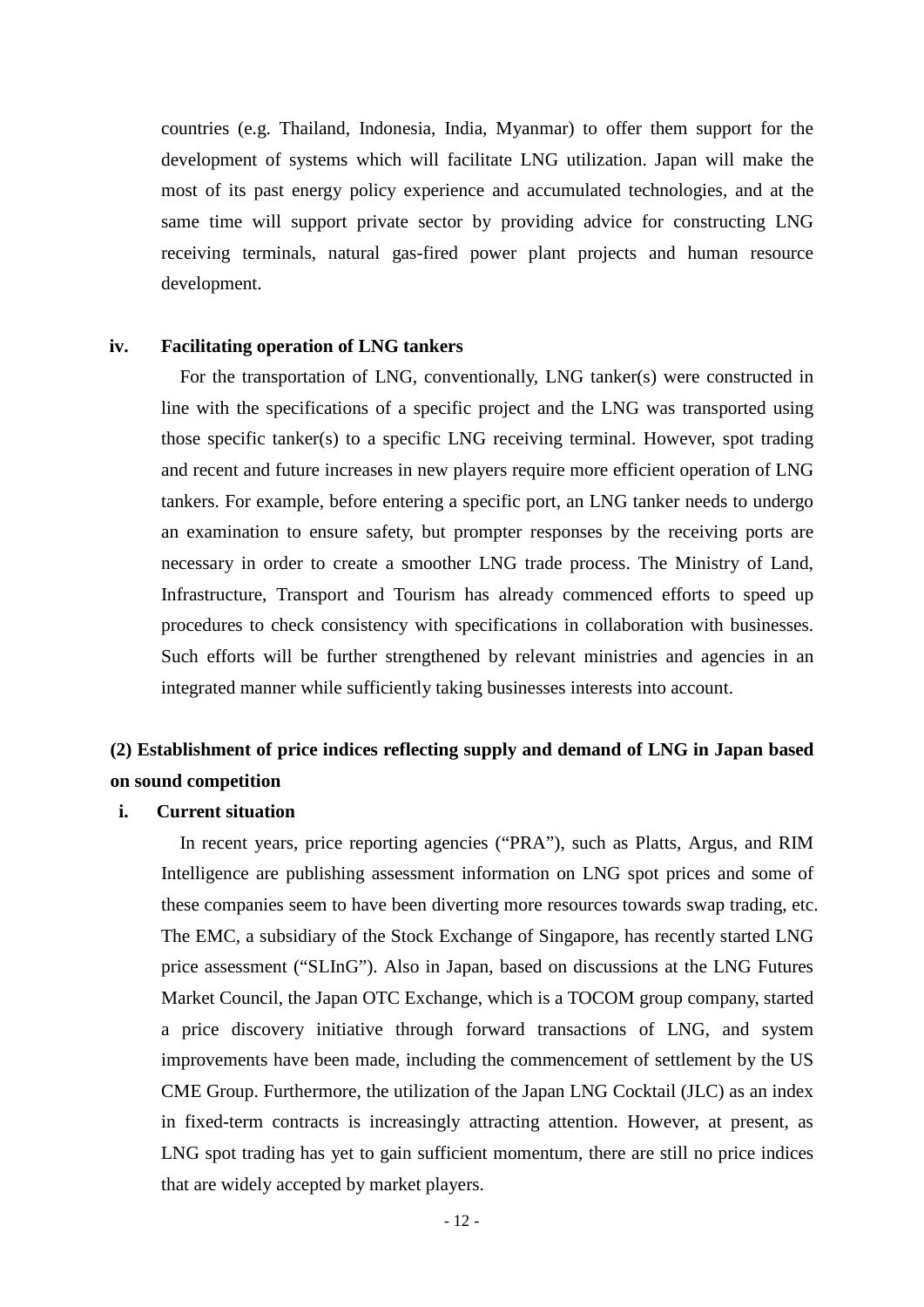#### **ii. Basic principles**

This type of price assessment by PRAs should ideally be selected by market players through competition among PRAs in observance of transparency, convenience, and objectivity. It is not always necessary to have common indices applicable to all countries in Asia, but diverse indices in respective countries and regions should preferably be developed concurrently. Positive action in this field on the part of Japanese market players is highly anticipated.

From the perspective of developing accurate LNG price signals, price indices established based upon transactions in Japanese markets would be potentially beneficial for Japanese market participants as it is likely that those indices would more accurately reflect Japanese (the largest LNG market) supply and demand.

The Inter Continental Exchange (ICE) Europe already provides a system that enables one-stop trading of natural gas, crude oil, coal etc. which are global index for commodity markets. In Japan, the liberalization of electricity and gas markets is expected to further increase the need for futures trading and price hedging concerning electricity and other types of energy. For the convenience of market players, it is significant to prepare a system which enables one-stop trading of various types of energy. Based on the Strategic Energy Plan and the Japan Revitalization Strategy 2015 (Cabinet Decision on June 30, 2015), the government of Japan has positioned the creation of a comprehensive energy market including a futures market for electricity and LNG as one of the priorities in its economic and industrial policy. From this point of view as well, it is expected that TOCOM will design and improve systems while proceeding with its efforts to create a comprehensive energy market.

#### **iii. Directions for market players**

Spot trading and short-term LNG trading is set to increase to a certain extent globally, and efforts to assess pricing on the part of traders will follow naturally. However, transmission of transparent price indices is conversely necessary for the expansion of spot trading. In order to solve this dilemma, all market participants need to be committed to establishing and improving LNG price indices and become positively involved in information disclosure and system improvement. Some point out that the publication of transaction prices is difficult due to confidentiality obligations under contracts, but it may be important for both parties to permit anonymous information disclosure to an agreed PRA, etc. from the perspective of developing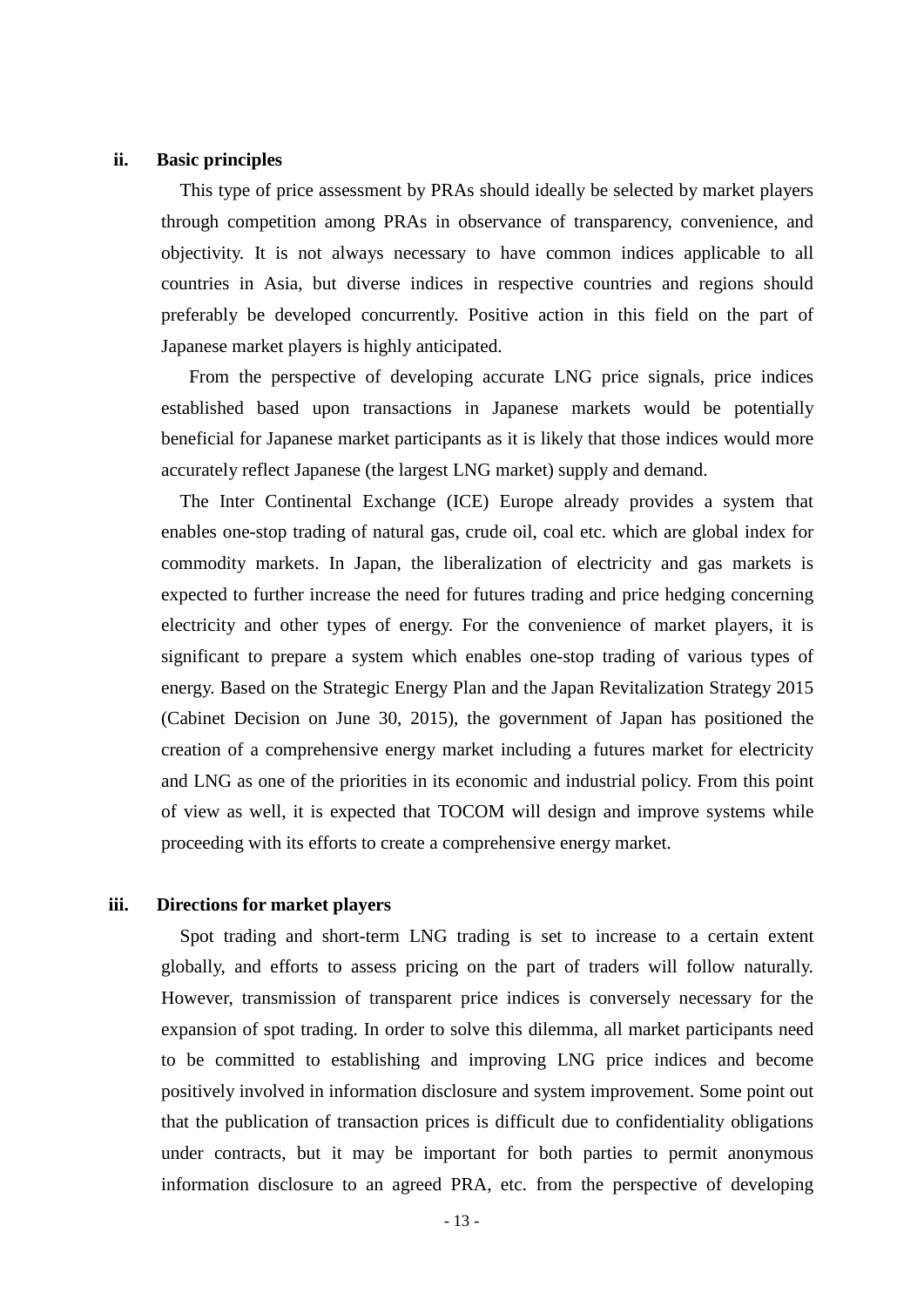better indices.

#### **iv. Directions for METI**

Considering that price indices reflecting supply and demand of LNG in Japan should be developed in sound and fair competition, METI will have necessary communications and dialogues with domestic and international market players including PRAs in relation to price assessments. In order to increase the appropriate use of price indices, LNG trading contracts using such indices will be positively taken into account for evaluation of national interest by the JBIC, NEXI and JOGMEC.

Most reliable price indices should be based on actual trade, and not only on estimates. From this perspective, TOCOM should also properly review trade rules to make relevant systems more attractive to market players, by adding spot trading functions and encouraging wider global recognition, etc. METI will also provide necessary support for that purpose.

#### **(3) Development of sufficient and accessible infrastructure**

#### **i. Third party access to LNG terminals**

Looking at cases of naphtha, which is traded by unit of cargo like LNG, the existence of sufficient infrastructure at the largest point of entry, seems to have contributed to the establishment of price indices surrounding that location. As for LNG trading, it may be possible to utilize the amount of space in existing LNG tanks as well as new tanks scheduled to be constructed as a new business. In consideration of such a possibility, the amended Gas Business Act enacted in June 2015 introduced a system which allows third party access to LNG terminals. Rules concerning third party access to LNG terminals and information disclosure will be further discussed while referring to best practices in Europe and considering the perspective of developing a flexible and liquid LNG market.

#### **ii. Developing other infrastructure necessary for flexible LNG trading**

In order to enhance the flexibility of LNG trading and for Japan to obtain the status as a trading hub, it is important to both encourage new market players to participate and to develop infrastructure that allows for flexible LNG trading, such as mutual accommodation among businesses and arbitrage between seasons. For example, open access to LNG receiving terminals may facilitate spot trading and futures trading at such terminals or trading of LNG in tanks, etc. The use of reload facilities may be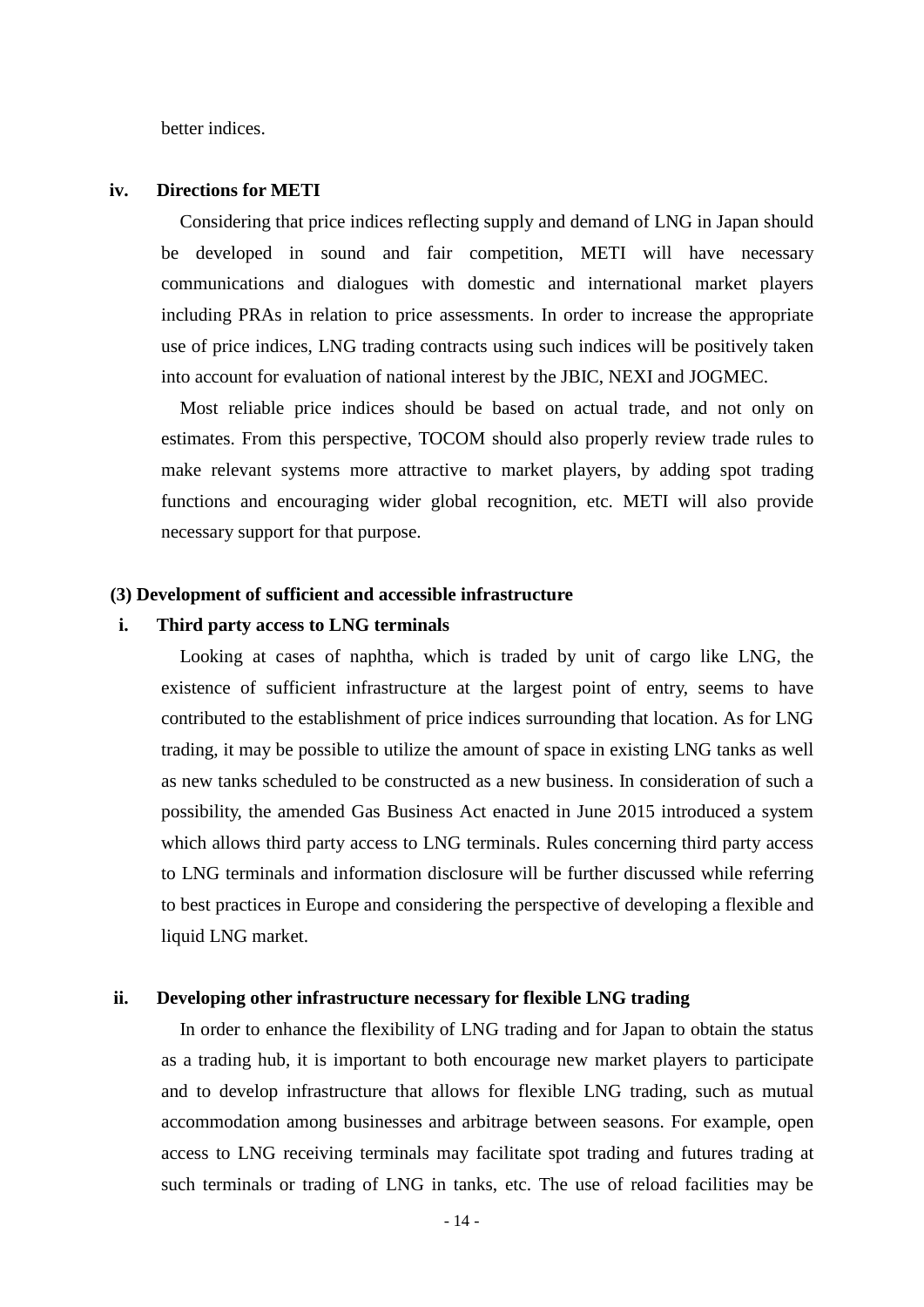another option for furthering diversifying LNG trading. If the connectivity of gas pipelines is ensured in Japan and underground gas storage facilities, such as depleted gas fields, are made widely available, supply-demand adjustment capability will be strengthened nationwide and this may increase LNG trading volumes.

From this perspective, appropriate institutional measures and policy incentives should be discussed immediately in order to promptly secure necessary infrastructure such as sufficient LNG terminal capacity for new players and traders, wide-area pipelines connecting major points of demand and underground gas storage facilities of sufficient capacity which will be available for third parties. METI welcomes new business models proposed by domestic or international LNG players operating open-access LNG terminals or trading leveraging them.

#### **(4) International collaboration**

Japan will carry out the abovementioned measures in cooperation with foreign powers. In addition to collaboration with major LNG consumers, cooperation with LNG producers, such as Qatar, Australia, Russia, and the United States is needed. Japan will contribute to discussions mainly at G7 meetings and LNG Producer-Consumer Conference meetings and present concepts for an ideal LNG market, and it will endeavor to strengthen international collaboration towards achieving this by strategically undertaking measures in cooperation with consumers (such as joint actions for eliminating destination clauses) and measures in cooperation with producers and consumers (such as natural disaster and other emergency response agreements).

Additionally, as the number of LNG consumers is expected to increase into the future, in order to further expand international cooperation, Japan will proactively communicate its approach in this field on such occasions as multinational meetings of the G20, APEC, and EAS, as well as at bilateral meetings with major LNG consumers in Asia and the EU that have announced a policy prioritizing LNG use.

#### **(5) Ongoing dialogues with private sector market players**

Based on one of the abovementioned basic principles, "Private first," dialogues with private sector market players will continue and any issues raised will be handled immediately. Amid the progress of the liberalization of the electricity and gas markets, a number of newcomers attempting to utilize new business models that leverage the structural changes of LNG market are expected to emerge. Those business models may include LNG trading, operation of open-access LNG terminals, or LNG bunkering. Participation of international